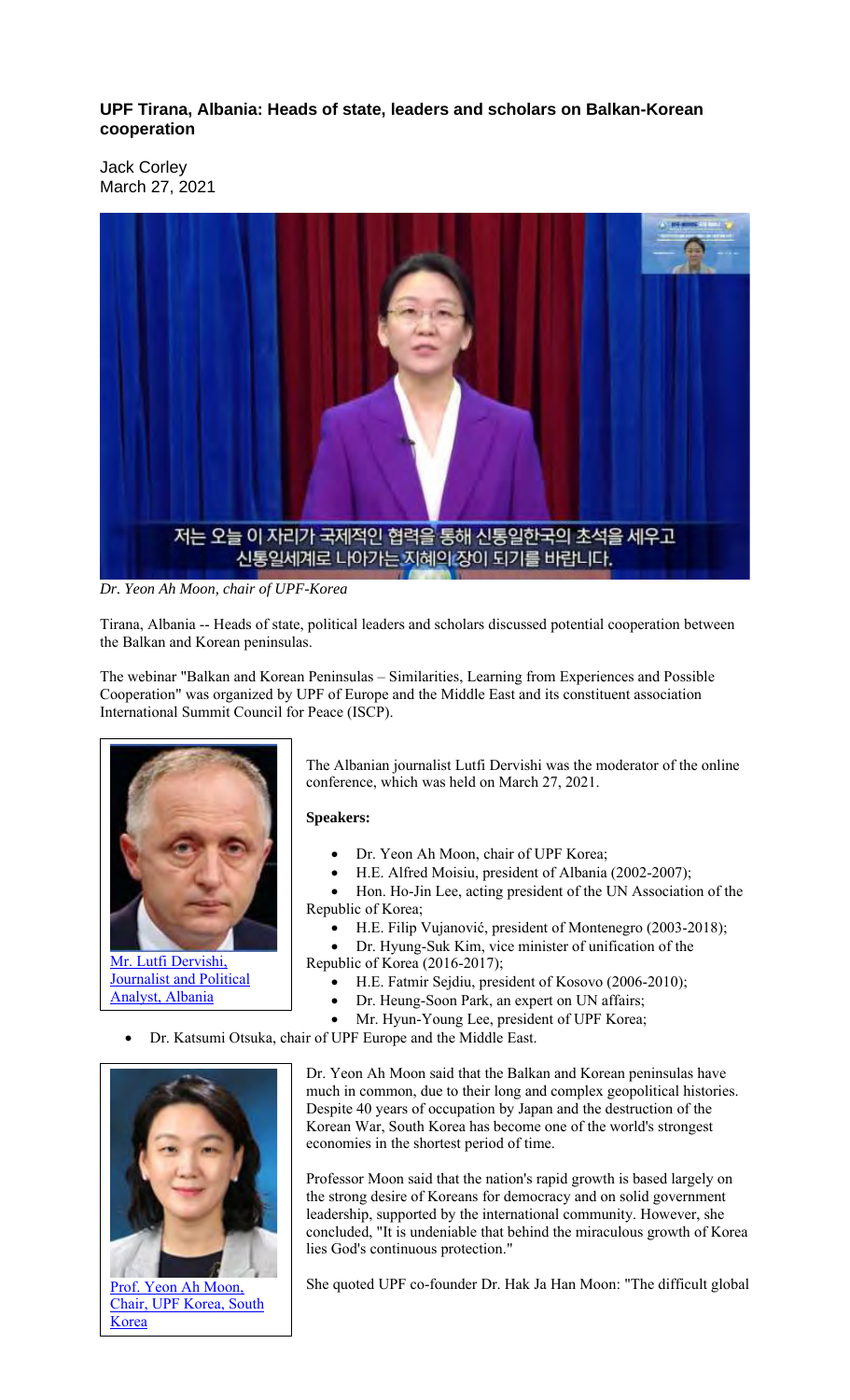problems cannot be solved with human power alone. They can only be solved when humankind puts God, their Parent, at the center."



H. E. Alfred Moisiu, President of Albania (2002  $-2007$ 



Hon. Ho-Jin Lee, President of UN Association of Korea

H.E. Alfred Moisiu pointed out: "The Korean and Balkan peninsulas, although geographically and culturally far apart from each other, have gone through many similar challenges throughout their history."

The former Albanian president spoke about the long history of conflict in the Balkans and the current state of division of the Korean Peninsula. He expressed his hope that Korea would be reunited and that the Balkan states would be reliable partners for trade and tourism for a reunited Korea.

He also thanked UPF and the Podgorica Club for their support of and participation in the webinar.

Hon. Ho-Jin Lee expressed his appreciation for UPF giving the panelists the opportunity to talk about the noble mission of peace. Peace is the most important of the three pillars that the United Nations was created to uphold, he said.

The Balkan and Korean peninsulas have shared a common fate as battlegrounds for neighboring big powers, Hon. Lee said. One big difference between the two peninsulas is that Korea was sharply divided after World War II, whereas the Balkan states have largely obtained sovereignty and begun to make political and economic progress. "The common task ahead for both peninsulas is how to construct and sustain an enduring peace," Hon. Lee said.



H.E. Filip Vujanović, President of Montenegro (2003–2018)



Prof. Hyung-Suk Kim, Vice Minister of Unification of Korea (2016-2017)

H.E. Filip Vujanović acknowledged the work of the Universal Peace Federation in the Western Balkans. The former president of Montenegro then pointed out three similarities between both peninsulas:

"The first similarity is the geostrategic and geopolitical importance of both the Balkans and Korea on a global level. … The second similarity is a challenging and tragic 20th century marked by war, destructions, divides, tragic human victims, and suffering. … And third, maybe the most important similarity between two globally essential regions is their necessity for long-lasting peace."

Dr. Hyung-Suk Kim explained the situation of the Korean division and the challenges that this division poses for peace and economic development. He pointed out, however, that whereas North Korea was militarily and economically stronger when the country was first divided, South Korea has far surpassed the economy of North Korea over the past 70 years.

Dr. Kim said that "the factors maintaining the division of the Korean Peninsula include ideological differences, mutual distrust, power competition among leaders, and the dynamics of the international community."

He stated that Korea can gain valuable lessons from the experience of German reunification and suggested a concept of peaceful coexistence